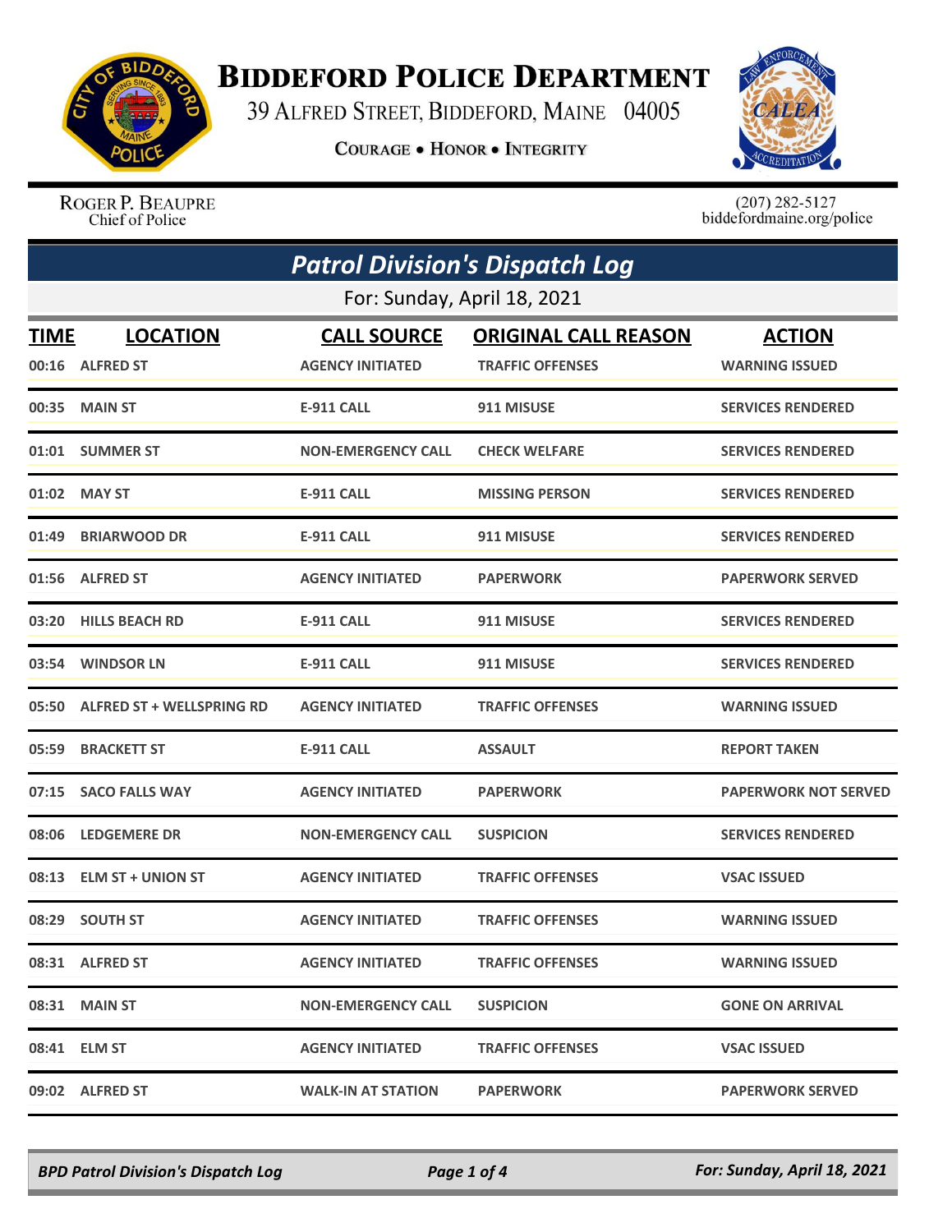| <b>TIME</b> | <b>LOCATION</b><br>09:26 MAY ST + BEACON AVE                                        | <b>CALL SOURCE</b><br><b>AGENCY INITIATED</b> | <b>ORIGINAL CALL REASON</b><br><b>TRAFFIC OFFENSES</b>                                         | <b>ACTION</b><br><b>WARNING ISSUED</b> |
|-------------|-------------------------------------------------------------------------------------|-----------------------------------------------|------------------------------------------------------------------------------------------------|----------------------------------------|
|             | 09:28 HORRIGAN CT                                                                   | <b>E-911 CALL</b>                             | <b>VIOL PROTECTION FROM HARASSM NO VIOLATION</b>                                               |                                        |
|             | 09:35 ELM ST                                                                        | <b>NON-EMERGENCY CALL</b>                     | <b>ARTICLES LOST/FOUND</b>                                                                     | <b>REPORT TAKEN</b>                    |
|             | 09:37 ALFRED ST + BARRA RD                                                          | <b>AGENCY INITIATED</b>                       | <b>TRAFFIC OFFENSES</b>                                                                        | <b>VSAC ISSUED</b>                     |
|             | 09:57 ELM ST                                                                        | <b>AGENCY INITIATED</b>                       | <b>TRAFFIC OFFENSES</b>                                                                        | <b>WARNING ISSUED</b>                  |
|             | 10:06 ELM ST                                                                        | <b>AGENCY INITIATED</b>                       | <b>TRAFFIC OFFENSES</b>                                                                        | <b>WARNING ISSUED</b>                  |
|             | 10:17 SULLIVAN ST                                                                   | <b>NON-EMERGENCY CALL</b>                     | <b>THEFT</b>                                                                                   | <b>CIVIL COMPLAINT</b>                 |
|             | 10:18 ALFRED ST                                                                     | <b>AGENCY INITIATED</b>                       | <b>TRAFFIC OFFENSES</b>                                                                        | <b>VSAC ISSUED</b>                     |
|             | 10:25 SULLIVAN ST                                                                   | <b>NON-EMERGENCY CALL</b>                     | <b>CHECK WELFARE</b>                                                                           | <b>SERVICES RENDERED</b>               |
|             | 10:52 ALFRED ST                                                                     | <b>NON-EMERGENCY CALL</b>                     | <b>DISTURBANCE / NOISE</b>                                                                     | <b>SERVICES RENDERED</b>               |
|             | 11:26 ALFRED ST                                                                     | <b>AGENCY INITIATED</b>                       | <b>TRAFFIC OFFENSES</b>                                                                        | <b>VSAC ISSUED</b>                     |
|             | 11:29 ALFRED ST<br>CHARGE: CRIMINAL THREATENING<br><b>CHARGE: CRIMINAL TRESPASS</b> | <b>NON-EMERGENCY CALL</b>                     | <b>DISTURBANCE / NOISE</b><br>OFFENDER: CONOR PATRICK ONEILL  AGE: 43  RESIDENT OF: BUXTON, ME | <b>SUMMONS ISSUED</b>                  |
|             | 11:49 SHOPS WAY                                                                     | <b>E-911 CALL</b>                             | 911 MISUSE                                                                                     | <b>DISPATCH HANDLED</b>                |
| 12:17       | <b>MARINER WAY</b>                                                                  | <b>NON-EMERGENCY CALL</b>                     | <b>SUSPICION</b>                                                                               | <b>GONE ON ARRIVAL</b>                 |
|             | 13:04 BIDDEFORD GATEWAY CTR                                                         | <b>NON-EMERGENCY CALL</b>                     | <b>SUSPICION</b>                                                                               | <b>NEGATIVE CONTACT</b>                |
|             | 13:08 ELPHIS ST                                                                     | E-911 CALL                                    | 911 MISUSE                                                                                     | <b>SERVICES RENDERED</b>               |
|             | 13:25 SIMARD AVE                                                                    | <b>NON-EMERGENCY CALL</b>                     | <b>ANIMAL COMPLAINT</b>                                                                        | <b>SERVICES RENDERED</b>               |
|             | 13:53 PRECOURT ST + BAKERS WAY                                                      | <b>AGENCY INITIATED</b>                       | <b>TRAFFIC OFFENSES</b>                                                                        | <b>NO VIOLATION</b>                    |
|             | 14:02 SURF AVE                                                                      | E-911 CALL                                    | <b>CIVIL COMPLAINT</b>                                                                         | <b>CIVIL COMPLAINT</b>                 |
|             | <b>14:10 POOL ST</b>                                                                | <b>NON-EMERGENCY CALL</b>                     | <b>THEFT</b>                                                                                   | <b>SERVICES RENDERED</b>               |
|             | 14:21 ALFRED ST                                                                     | <b>NON-EMERGENCY CALL</b>                     | <b>SUSPICION</b>                                                                               | <b>FIELD INTERVIEW</b>                 |
|             | 14:33 ALFRED ST + MARSHALL AVE                                                      | <b>AGENCY INITIATED</b>                       | <b>TRAFFIC OFFENSES</b>                                                                        | <b>NO ACTION REQUIRED</b>              |
|             | 14:51 ELM ST                                                                        | <b>E-911 CALL</b>                             | 911 MISUSE                                                                                     | <b>DISPATCH HANDLED</b>                |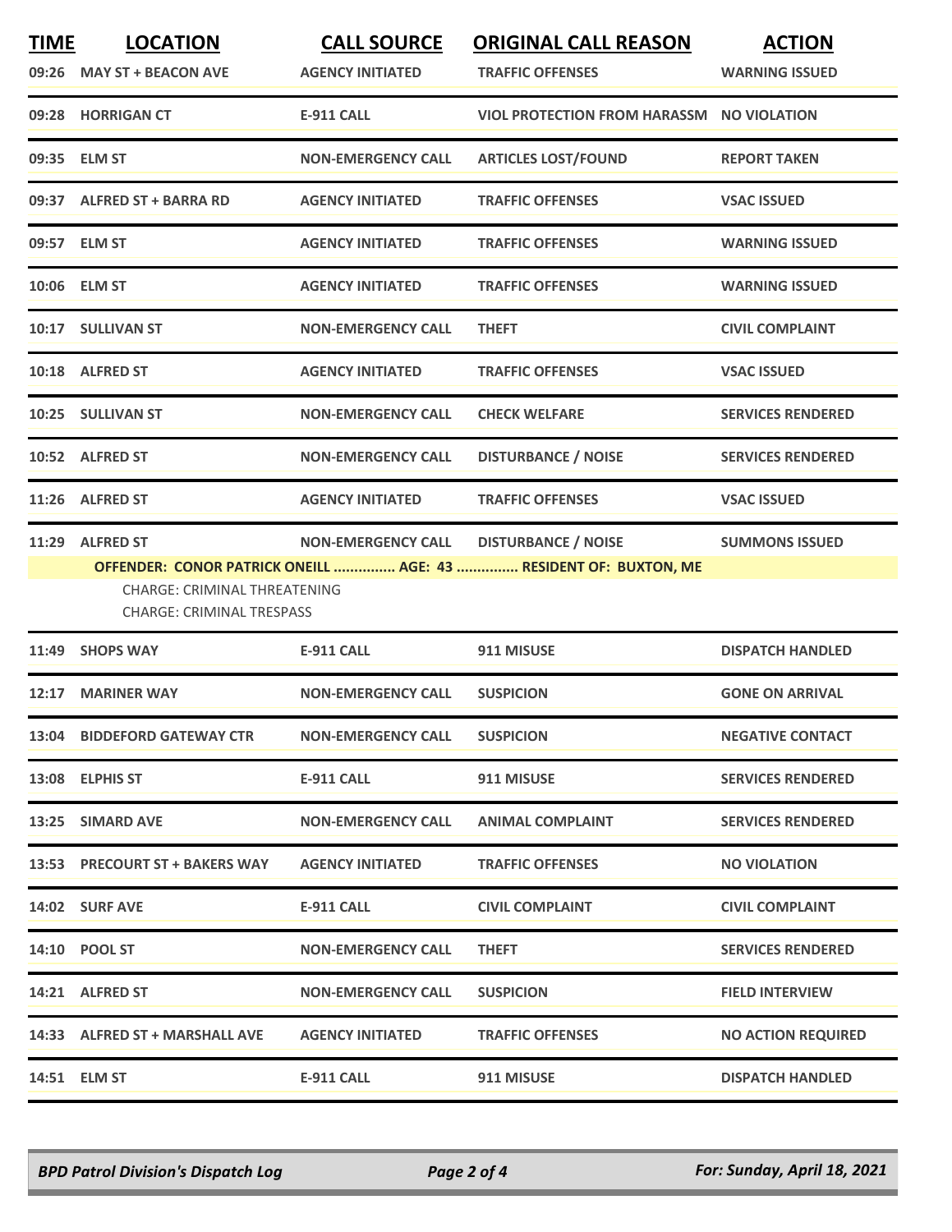| <b>TIME</b> | <b>LOCATION</b>                                      | <b>CALL SOURCE</b>        | <b>ORIGINAL CALL REASON</b> | <b>ACTION</b>             |
|-------------|------------------------------------------------------|---------------------------|-----------------------------|---------------------------|
|             | 15:37 SULLIVAN ST                                    | <b>NON-EMERGENCY CALL</b> | <b>SUSPICION</b>            | <b>SERVICES RENDERED</b>  |
|             | 15:40 MARCEL AVE                                     | <b>NON-EMERGENCY CALL</b> | <b>WEAPONS</b>              | <b>UNFOUNDED</b>          |
|             | 16:03 ALFRED ST                                      | <b>AGENCY INITIATED</b>   | <b>TRAFFIC OFFENSES</b>     | <b>WARNING ISSUED</b>     |
|             | 16:21 ALFRED ST                                      | <b>AGENCY INITIATED</b>   | <b>TRAFFIC OFFENSES</b>     | <b>WARNING ISSUED</b>     |
|             | 16:32 MAIN ST                                        | <b>NON-EMERGENCY CALL</b> | <b>SUSPICION</b>            | <b>UNFOUNDED</b>          |
|             | 16:58 ELM ST                                         | <b>NON-EMERGENCY CALL</b> | <b>SUSPICION</b>            | <b>SERVICES RENDERED</b>  |
|             | 17:12 SOUTH ST                                       | <b>NON-EMERGENCY CALL</b> | <b>FIGHTS</b>               | <b>SERVICES RENDERED</b>  |
|             | 17:13 SOUTH ST                                       | <b>E-911 CALL</b>         | 911 MISUSE                  | <b>SERVICES RENDERED</b>  |
|             | 17:23 HILLS BEACH RD                                 | <b>E-911 CALL</b>         | 911 MISUSE                  | <b>DISPATCH HANDLED</b>   |
|             | 17:57 MAINE TPKE                                     | <b>E-911 CALL</b>         | 911 MISUSE                  | <b>DISPATCH HANDLED</b>   |
|             | 18:01 ELM ST                                         | <b>E-911 CALL</b>         | <b>DISABLED VEHICLE</b>     | <b>NEGATIVE CONTACT</b>   |
|             | 18:02 POOL ST                                        | <b>NON-EMERGENCY CALL</b> | <b>CIVIL COMPLAINT</b>      | <b>CIVIL COMPLAINT</b>    |
|             | 18:45 ADAMS ST                                       | <b>NON-EMERGENCY CALL</b> | <b>DISTURBANCE / NOISE</b>  | <b>UNFOUNDED</b>          |
|             | 19:02 ALFRED ST                                      | <b>AGENCY INITIATED</b>   | <b>TRAFFIC OFFENSES</b>     | <b>WARNING ISSUED</b>     |
|             | 19:20 ALFRED ST + SHOPS WAY                          | <b>AGENCY INITIATED</b>   | <b>TRAFFIC OFFENSES</b>     | <b>WARNING ISSUED</b>     |
|             | 19:20 POOL ST                                        | <b>E-911 CALL</b>         | 911 MISUSE                  | <b>NEGATIVE CONTACT</b>   |
|             | 19:35 HARRISON AVE                                   | <b>E-911 CALL</b>         | 911 MISUSE                  | <b>DISPATCH HANDLED</b>   |
|             | 19:35 SOUTH ST                                       | <b>NON-EMERGENCY CALL</b> | <b>JUVENILE OFFENSES</b>    | <b>SERVICES RENDERED</b>  |
|             | 19:37 CATHEDRAL OAKS DR + SOUTH S NON-EMERGENCY CALL |                           | <b>ANIMAL COMPLAINT</b>     | <b>NO ACTION REQUIRED</b> |
|             | 19:41 ACORN ST + OAK ST                              | <b>AGENCY INITIATED</b>   | <b>TRAFFIC OFFENSES</b>     | <b>WARNING ISSUED</b>     |
|             | 19:46 ALFRED ST + ANDREWS RD                         | <b>AGENCY INITIATED</b>   | <b>TRAFFIC OFFENSES</b>     | <b>WARNING ISSUED</b>     |
|             | 20:00 ALFRED ST                                      | <b>AGENCY INITIATED</b>   | <b>TRAFFIC OFFENSES</b>     | <b>WARNING ISSUED</b>     |